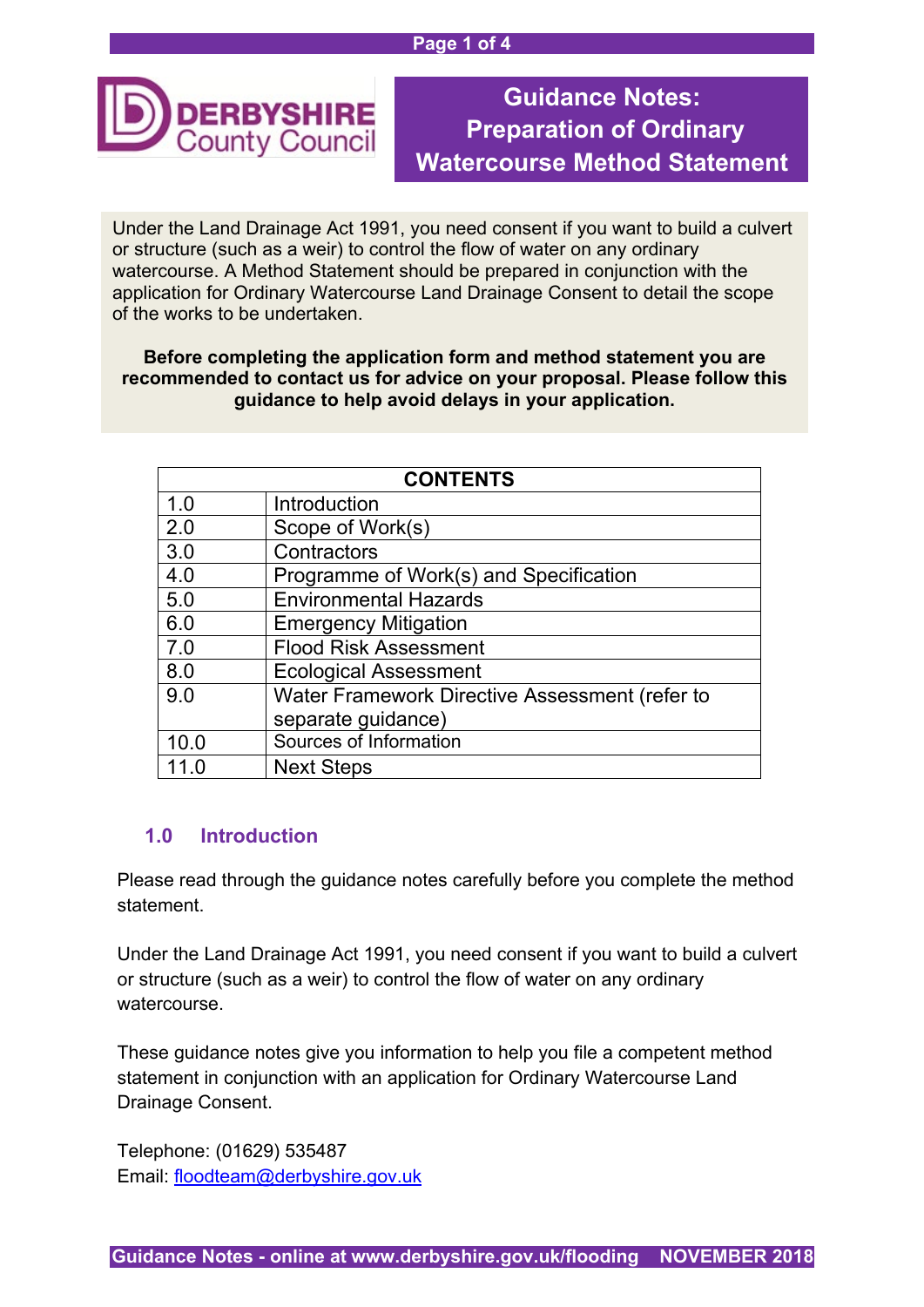**There is a charge of £50 for each structure or operation for applications made under the Land Drainage Act.**

# **2.0 The Scope of Work(s)**

All applicants must fill in this section. Applicants should provide a brief paragraph outlining the scope and intended aims of the work to be undertaken. The scope of works should be brief and detail the main aspects of the work proposed. For example, the Scope of Works may resemble the following statement:

*E.g. The basic scope of works is the undertaking of grit blasting and painting, including access and encapsulation, of the 400mm gas pipes located off Chesterfield Road and Holm Lane. Access to the pipes will be gained through the erection of temporary scaffolding with the total project time estimated to be 1-2 weeks.*

## **3.0 Contractors**

Where applicable, applicants should detail information of the contractor(s) undertaking the proposed scope of works where it is considered appropriate. If you are an individual, please skip to section 4.0.

## **4.0 Programme of Works and Specification**

*In general terms, the level of detail required within the Programme of Works should adequately reflect the nature, scale, timeframe and site-specific details of the work to be undertaken.*

However, for all applicants, it is important that you accurately describe the proposals for the application being made whilst outlining the purpose of the works and the number of structures you need consent for. Please also detail the anticipated start and finish date of the works undertaken whilst also stating whether any completed structures and / or maintenance infrastructure required are permanent or temporary in nature. In addition, and where applicable, applicants should state all relevant machinery and / or infrastructure required for the undertaking of the task outlined within the Scope of Works. Consideration should be given to the availability of access to and from the location of work and to any structures under maintenance. Again, where applicable, the applicant should address the storage and distribution of any site materials / machinery for the purpose of minimising the risk of release of pollutants to the ground and / or nearby watercourses.

## **5.0 Environmental Hazards**

We have a legal duty to protect and improve the environment, so we must consider the environmental effects of your proposal. You may need to carry out an environmental appraisal to assess the effects of your work. Failure to mitigate all the likely effects may result in your application being delayed or refused. All applicants should therefore consider the potential impacts to the watercourse and the surrounding environment. Further advice on undertaking a Risk Assessment/Appraisal for an Environmental Permit can be found on the following link below, which takes you to the Environment Agencies guidance;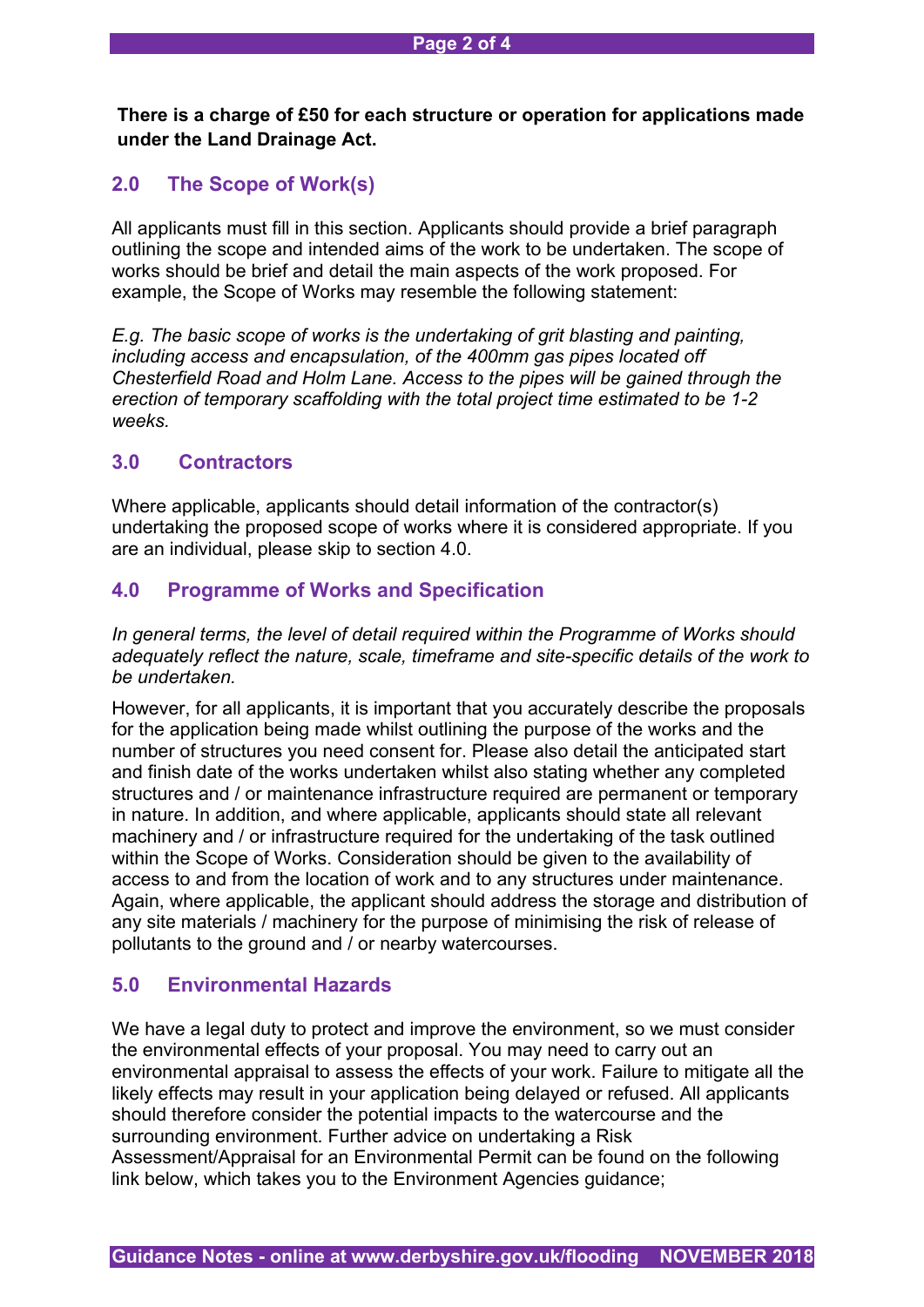#### <https://www.gov.uk/guidance/risk-assessments-for-your-environmental-permit>

## **6.0 Emergency Mitigation**

Where applicable, applicants should provide an incident response plan. The plan should reflect the scale and nature of the works and clearly define the procedures to be undertaken in response to an environmental spill.

## **7.0 Flood Risk Assessment**

Applicants should consider and assess how the scope of the works, and any temporary or permanent infrastructure / machinery associated with the works, may impact upon the short and long term flood risk to the immediate site and in the upstream and downstream profile. For example, applicants should consider whether or not the works is likely to significantly impact upon the available channel area and the conveyance of flow within the watercourse. Where work is to be undertaken over a period of 6 months, applicants should bear in mind that flow capacity and flow conveyance within the channel is subject to change due to hydrological variance, climatic changes and seasonal variations in vegetation.

## **8.0 Ecological Assessment**

Applicants should fully consider how the scope of the works and the method of working may directly impact upon the habitat and ecosystems of protected species. Mitigation measures should be assessed to negate the risk to protected species and, where possible, provide working conditions that do not significantly alter the condition of the surrounding environment during or following the completion of the scope of works. In general, applicants should be mindful of the following conditions when applying for consent:

- $\triangleright$  The damming and / or temporary diversion of a watercourse can significantly impact upon the migration of fish within the watercourse. Temporary and permanent passes for fish should be assessed where applicable in these cases.
- $\triangleright$  The abstraction, pumping and diversion of significant amounts of channel flow can impact upon local species and aquatic flora which may rely on seasonal variations in water depth.
- $\triangleright$  Dredging and de-silting works can significantly increase the sediment load of the channel flow and increase the turbidity of the water (thereby decreasing the ability of light to penetrate through water). This may impact upon local species, flora and fauna by impacting upon availability of light and may also mobilise settled pollutants from the bed of the watercourse.
- $\triangleright$  Culverting and lining works involving the removal of naturally vegetated bank areas can directly impact upon the habitat and ecosystems of species within the local environment. The gaining of access to and from the location of works may also significantly impact upon local habitats.
- $\triangleright$  Working hours, where possible, should be kept to daylight hours, to minimise the impact upon the activities of nocturnal species within the watercourse environment.

In certain cases, where works are to be permanent in nature and are considered to